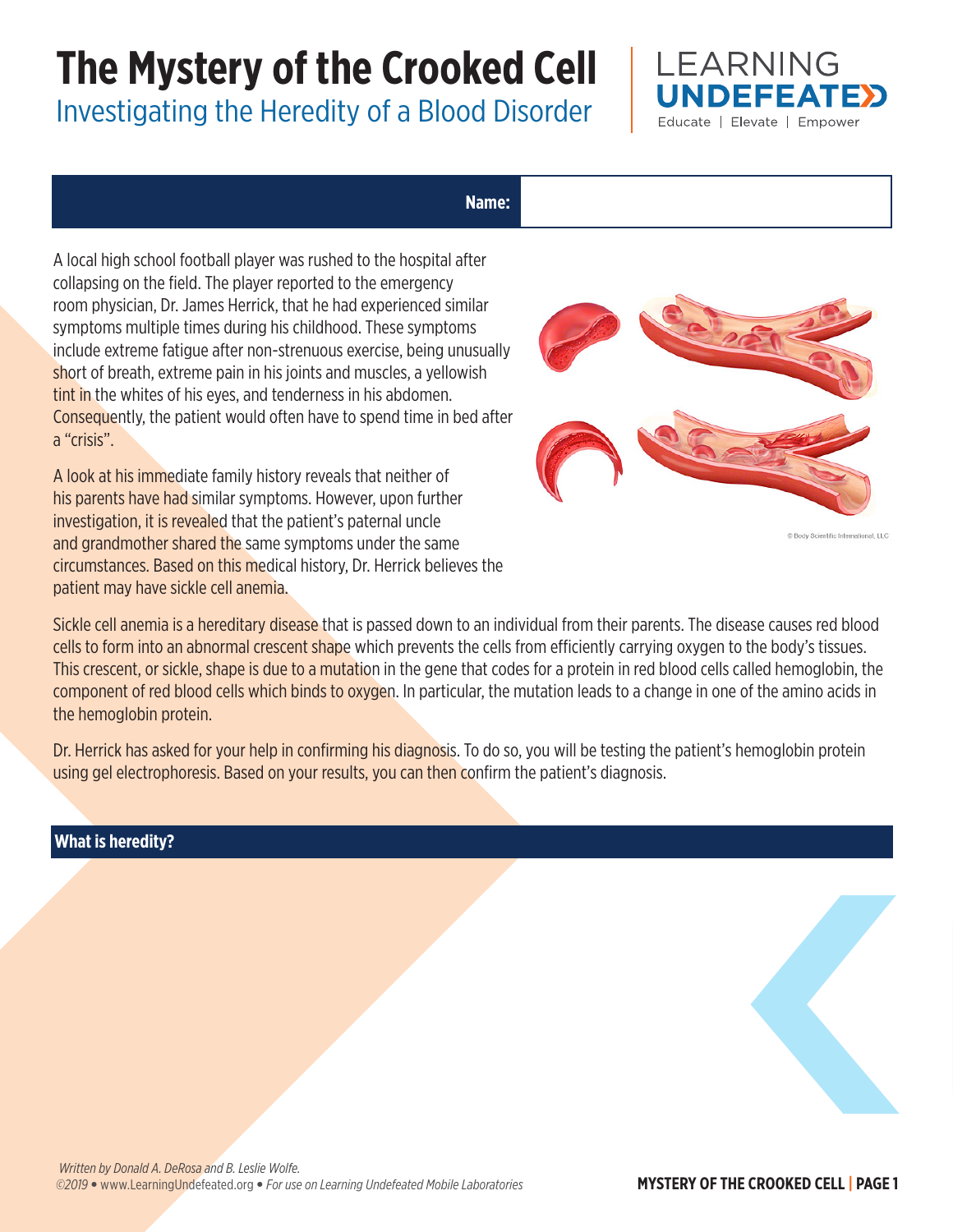#### **MATERIALS**

- Patient's hemoglobin
- Normal hemoglobin
- Sickle hemoglobin
- Micropipette and tips
- Practice dye
- Electrophoresis equipment
- Microcentrifuge

#### **PART I — Sample preparation**

1. Locate the following samples in your colored tube rack, and, along with the instructor, fill in the following chart:

| <b>Sample</b>      | What is the label on the tube? | Well number |
|--------------------|--------------------------------|-------------|
| Normal Hemoglobin  |                                |             |
| Sickle Hemoglobin  |                                |             |
| Patient Hemoglobin |                                |             |

**QUICK CHECK:** Compare the hemoglobin samples to each other. Can you tell a difference between them?

- 2. Locate the practice gel at your station. Practice loading 15µL of practice dye into three different wells.
- 3. After practicing, load 15 $\mu$ L of each hemoglobin sample into the well that it was assigned to in the chart above.
- $\Box$  4. Locate the electrophoresis box, and place your sample into one of the six gel slots. The gel should be completely covered by the electrophoresis buffer. Place the lid on the box, ensuring that the black wire is on top.
- 5. Run the gel at approximately 240 volts for around 10 minutes.
- 6. Please go back to your station.

## **PART III — Hemoglobin Electrophoresis**

 $\Box$  7. Hemoglobin is a protein that has a red color. You will be able to see how far your hemoglobin samples have migrated through the agarose gel. Fill in the example below with your instructor.

| Write which sample is in which well |  |                                                                                                                                                                            |
|-------------------------------------|--|----------------------------------------------------------------------------------------------------------------------------------------------------------------------------|
| Wells,                              |  | Write what the charge is closest to the wells.                                                                                                                             |
|                                     |  |                                                                                                                                                                            |
|                                     |  | Draw an arrow on this line to show<br>what direction the DNA will travel in<br>the agarose gel.<br>Write what the charge is closest to the bot-<br>tom of the agarose gel. |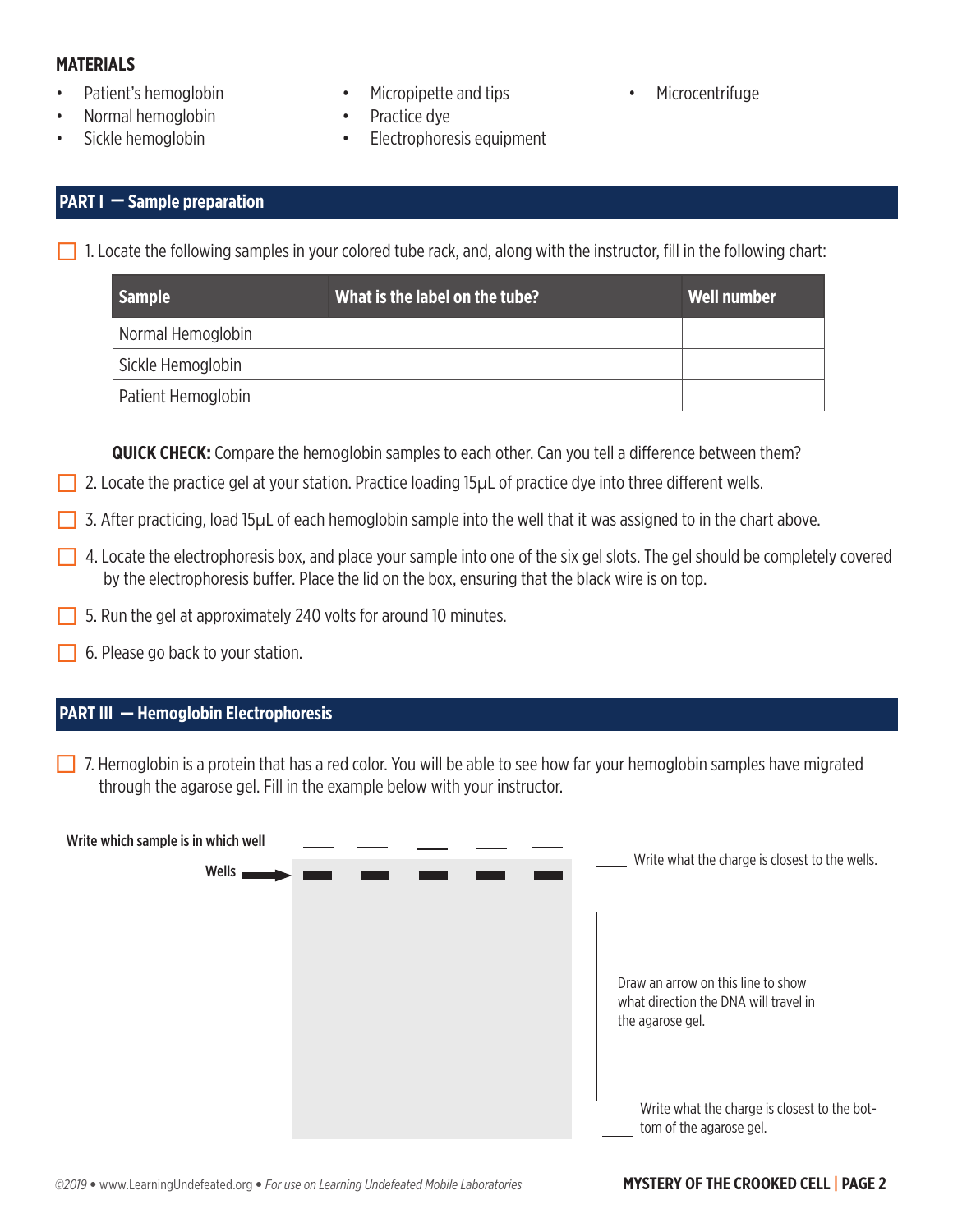

? During electrophoresis, why does normal hemoglobin move at a different speed than sickle hemoglobin?

? How will you use your patient's results to determine if they have sickle cell disease?



#### **Support your theory with a Punnett square which depicts the patient's possible genotypes:**

8. Draw your results in the diagram, then fill in the patient's genotype and phenotype in the chart below.

|          | Write which sample is in which well |  |                      |  |  |  |
|----------|-------------------------------------|--|----------------------|--|--|--|
|          |                                     |  | Wells $\blacksquare$ |  |  |  |
|          |                                     |  |                      |  |  |  |
|          |                                     |  |                      |  |  |  |
| Genotype | <b>Phenotype</b>                    |  |                      |  |  |  |
|          |                                     |  |                      |  |  |  |
|          |                                     |  |                      |  |  |  |
|          |                                     |  |                      |  |  |  |
|          |                                     |  |                      |  |  |  |
|          |                                     |  |                      |  |  |  |